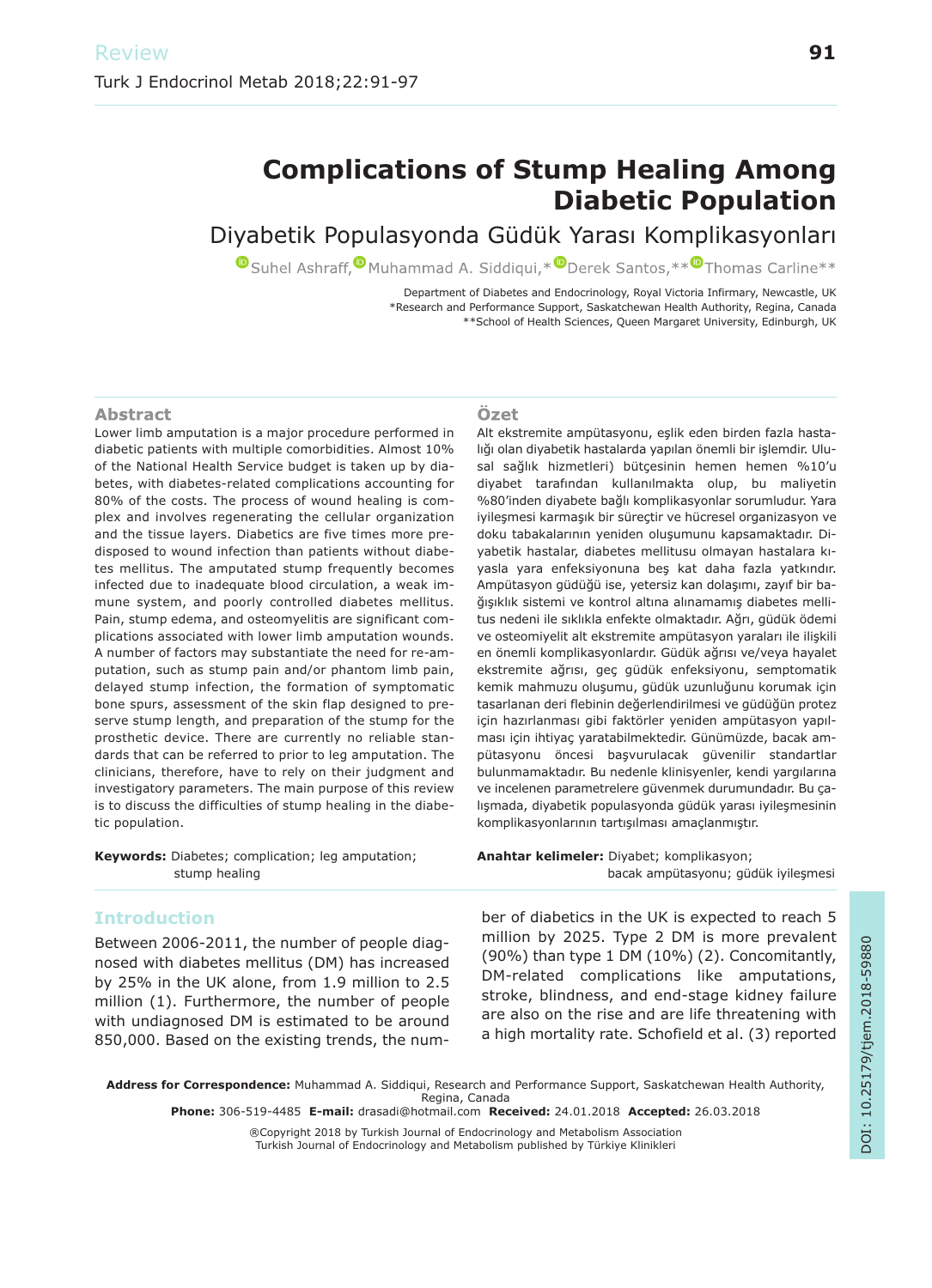that the median time to death following lower limb amputation was higher in patients with DM than in healthy controls (27.2 months vs. 46.7 months,  $p=0.01$ ). In addition, the study also found that patients with DM had a higher risk of developing congestive heart disease or needing an amputation by factors of 2.26 (95% CI 1.12- 4.5) and 1.95 (95% CI 1.14-3.33), respectively. Diabetic foot disease often leads to serious longterm complications, resulting in significant socioeconomic and healthcare burdens. The UK National Health Service (NHS) is under enormous financial strain as a result of diabetic foot complications, which is reflected in greater outpatient costs, bed occupancy, and extended hospitalization. The cost of diabetic foot care to the NHS during 2010-2011 was £639-662 million.

The ability and the time required for a patient to walk with a prosthetic limb after a lower limb amputation is determined largely by the process of wound healing (4). In addition, the type of treatment wound characteristics and the condition of the patient also affect the stump healing process. Pino et al. (5) reviewed 19 studies on lower limb amputation in patients with DM and concluded that a complete preoperative workup is desirable before an amputation with emphasis on the probable rate of healing, the functional condition of the limb prior to surgery, control or treatment of any additional diseases, and selection of the level of amputation based on latest techniques. The main purpose of this study was to discuss the problem of stump healing in the diabetic population.

#### **Types of Healing**

Amputations are considered to have healed primarily if the wound healed without additional debridement or revision. Longer wound healing that prevents prosthetic fitting for at least three months, but eventually leads to closure of the wound is classified as "delayed." When amputations are complicated by wound necrosis or severe infection, leading to repeated surgery, the wound healing is classified as "failed" (6). The process of wound healing is complex and entails regenerating the cellular organization and the tissue layers. Mercandetti et al. (6) have classified the wound healing process into three categories: 1) category 1 healing, also known as primary wound healing or healing by the first intention, results in minimum damage to cellular structures, 2) category 2 or delayed primary wound healing occurs when the margins of the wound

beneficial if the wound becomes infected, and 3) category 3 or secondary healing allows a fullthickness wound to close and heal on account of extensive inflammation which stimulates the wound to recede.

### **Complications of Stump Healing**

Lower limb amputation surgery is frequently performed in patients who have multiple comorbidities. A large number of patients with DM are hospitalized due to lower limb-related problems (7) such as infection, pain, and osteomyelitis (Figure 1). McIntosh et al. (8) carried out a retrospective study from 2005 to 2007 on 231 patients who underwent major amputations of lower extremities. They observed that 7.3% of the patients experienced wound infection, phantom pain, poor body image, depression and myocardial infarction following the amputations. Diabetics are twice more likely to experience congestive cardiac failure and deep vein thrombosis (DVT; 11% risk) after amputation than patients without DM (3).

#### **Infection of the Stump**

Patients who have undergone amputation can develop severe problems as a result of infections, especially if they suffer from DM. The amputated stump frequently becomes infected requiring reamputation (9). The wound infection rates following major lower limb amputation vary between 13% and 40%. Methicillin-resistant *Staphylococcus aureus* (MRSA) is the most common cause of post-amputation infections (10, 11). The morbidity and mortality rates usually in-



**Figure 1:** Major complications of stump healing.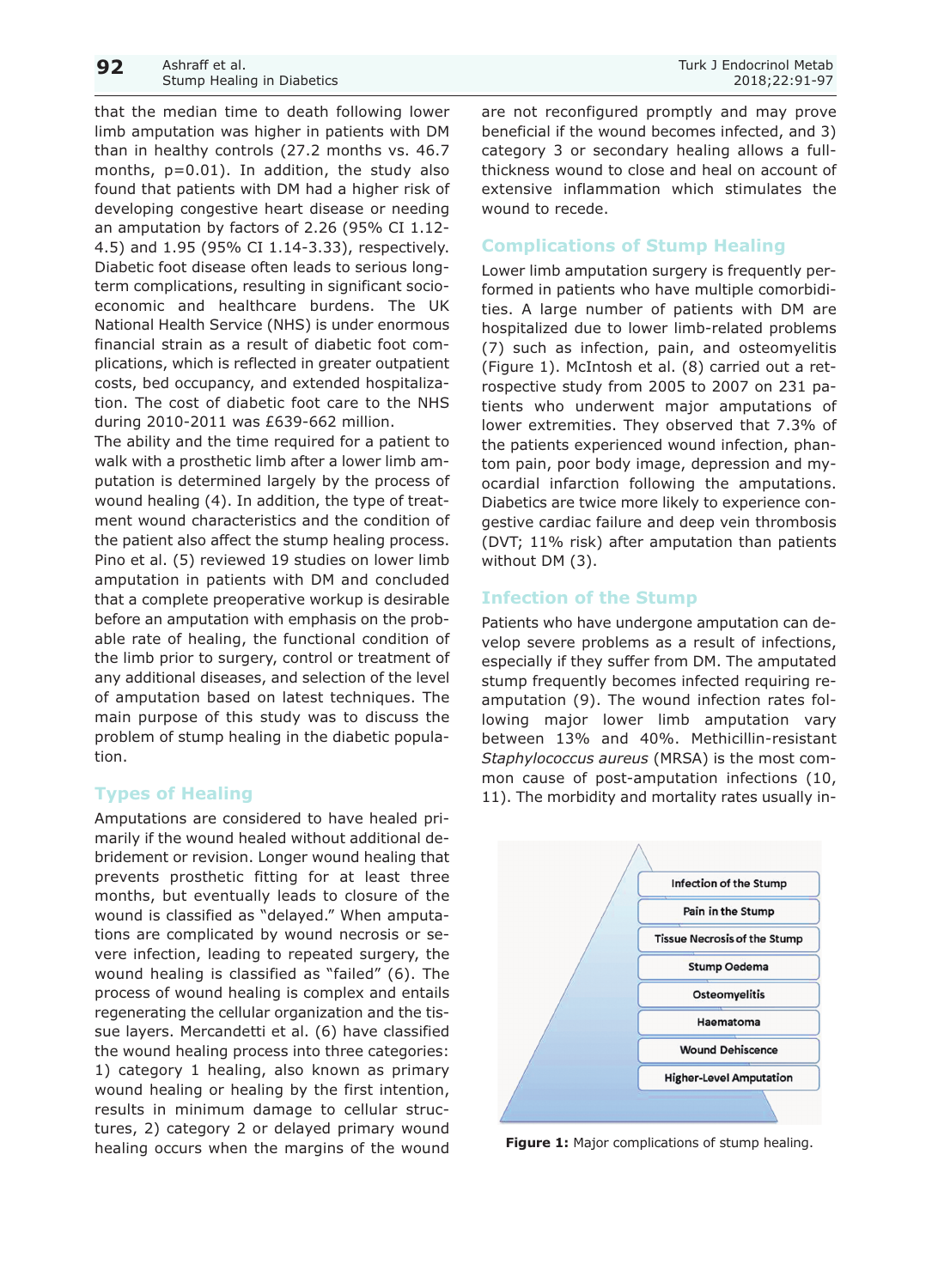crease as a result of MRSA infection in vascular patients (12-14).

As indicated by Ray (15), patients with DM are five times more predisposed to wound infections than patients without DM, and the presence of peripheral vascular disease further increases the risk of infection. In a study by Aulivola et al. (16), an infection develops in 5.5% of trans-tibial and 6.7% of trans-femoral amputations. A wound infection can produce excessive amounts of discharge that disrupt the suture line (17), and Baxter (18) showed that an extensive infection can even cause wound rupture and tissue death, thus requiring additional surgical interventions. According to the Infection Surveillance Service in England (2006), leg amputations are associated with the highest risk of infection since a large number of patients are subjected to this procedure as a consequence of severely infected ulcerations. Additionally, a number of factors such as inadequate blood circulation, a weak immune system, and poorly controlled DM may increase the likelihood of infection.

As noted by Grey (19), cellulitis is another problem which can accompany leg amputation and manifests as inflammation, pain, pus formation, redness, heat, and pyrexia. Serious cases of cellulitis progress to septicemia. The use of prophylactic antibiotics has reduced the incidences of wound infection and cellulitis, resulting in a decline in not only the rate of infection but also in the rate of re-amputation (8). Therefore, it is crucial to ensure effective treatment of wound infections to aid the healing process and to minimize the morbidity and mortality rates.

## **Pain in the Stump**

Pain is a significant and complex problem accompanying lower limb amputation. Incision stump pain and phantom limb pain are the two kinds of pain that amputees experience. Stump pain is limited to the area closely surrounding the stump and amputation site (20). If left untreated, it can adversely influence the wound healing process and consequently, reduce the patient's quality of life. Opiates and non-steroidal anti-inflammatory agents have been shown to alleviate stump pain. According to Chan et al. (21), 90% of amputees experience phantom limb pain, which has been described as a crushing, tearing pain which the patients feel in the amputated limb (22). Phantom limb pain occurs after amputation and can endure for a few years or, in rare cases, for the rest of a patient's life (20).

#### **Tissue Necrosis of the Stump**

As a large number of amputations are performed due to ischemia, inadequate circulation in the stump area can cause tissue necrosis, which manifests as changes in skin color, dry gangrene, or wet gangrene. Ray (15) pointed out that changes in skin color around the incision line can indicate wound rupture following surgical intervention, or even tissue death a number of weeks after the procedure.

Debridement is a frequently used technique to accelerate wound healing (23). Low amounts of dead tissue are usually left to the natural process of autolysis, once it is ascertained that they are harmless. In cases of significant necrosis, however, wound debridement is preferred. The decision as to the optimum method for dead tissue removal (24) depends on a number of factors such as convenience, wound type, location, and costs (25). Larval therapy, which uses sterile maggots, is a frequently used debridement method in the UK. The popularity of this method is attributed to the fact that it is the only viable option in most cases since the presence of comorbidities often prevents surgical intervention or other methods of stump debridement (26).

#### **Stump Edema**

Stump edema is a common problem faced by amputees, especially those who are suitable for prosthetic fitting. According to Ray (15), pre-existing venous deficiency, generalized fluid retention due to congestive heart failure and chronic hyper vascularity are some of the factors causing extensive and protracted edema. Hypervascularity is frequently encountered in DM patients without a severely disrupted circulation.

Extensive edema and discharge delay the stump healing process. Scanlon et al. (27) argued that some components of the wound exudates have a negative effect on wound healing, as well as on the surrounding skin. The development and infection of seroma/hematoma are considered to be the causes of exaggerated wound discharge (15). A number of researchers (28, 29) have recommended periodically elevating the amputated leg to limit edema around the stump area. The appropriate wound dressing is also essential to maintain a good moisture level within the wound. Banwell et al. (30) have suggested that topical negative pressure on discharging stump wounds can stimulate fluid elimination and thus decrease the risk of edema (31). In addition, it is vital to maintaining skin hygiene in patients with edema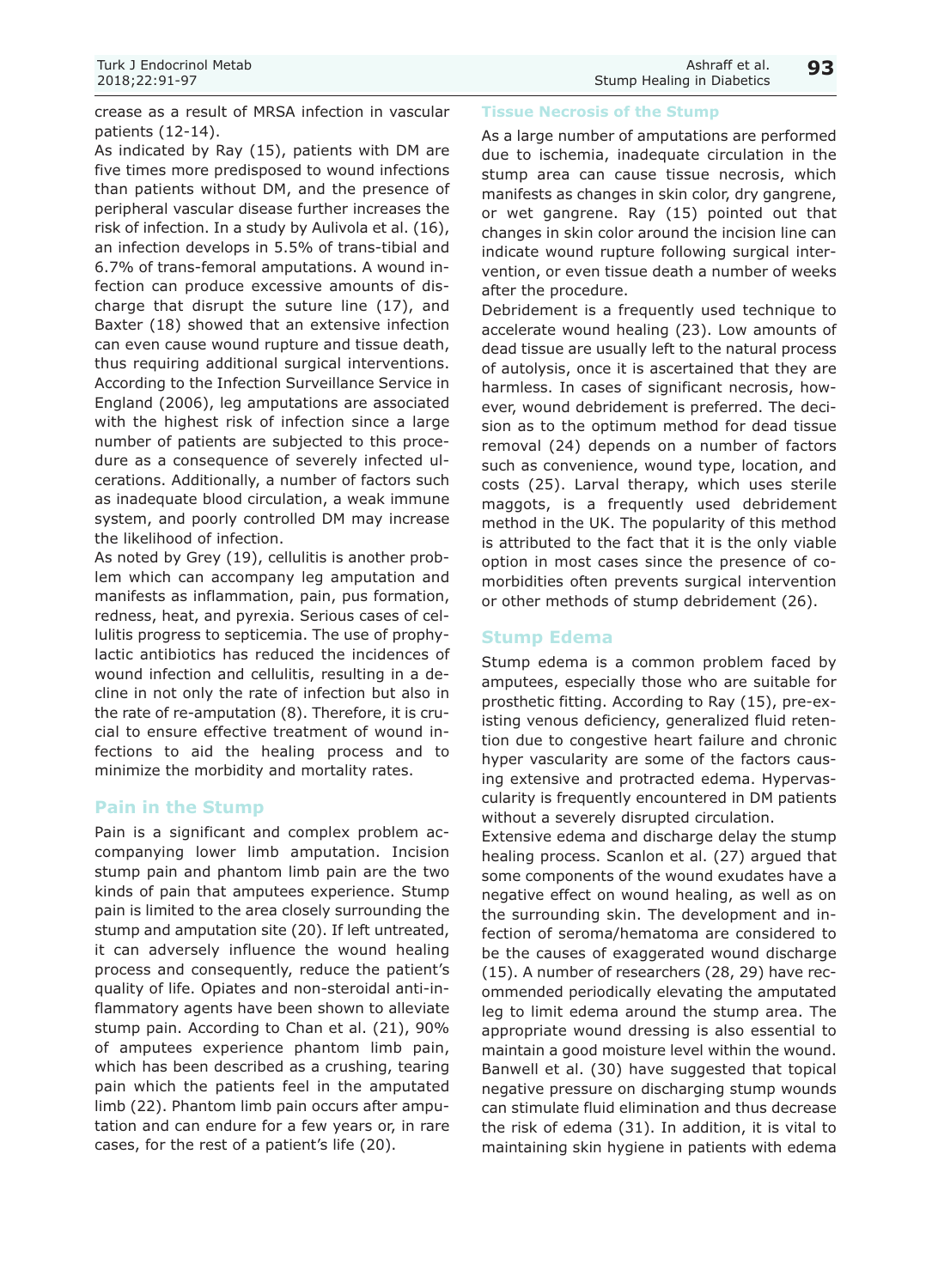as they are more prone to develop infections or even cellulitis due to impaired cellular and lymphatic functions (32). Edema can be reduced by wrapping the stump wound in elastic bandages (33), which protect the healing tissue, keep the dressings in place, limit inflammation and shape the remaining limb, thereby preparing it for the prosthetic device (34).

Limb swelling due to deep vein thrombosis (DVT) often occurs in patients who have undergone leg amputation (35). Apart from DVT, limb swelling can also develop as a result of hypoproteinemia, stump dependency, and infection. It is crucial to determine the exact cause of stump edema in order to prescribe the proper treatment, such as a high protein diet.

#### **Osteomyelitis**

Osteomyelitis is a dreaded complication post amputation as it can result in life-threatening sepsis (36). The bone in the amputation area can become exposed through the skin as a result of muscle withdrawal from the stump (15). A ruptured wound can facilitate bone exposure, increasing the risk of osteomyelitis. Surgical intervention is needed if the area of exposed bone is extensive, and the granulation tissue cannot cover it through secondary healing. As noted by Lipsky et al. (37), the diagnosis and treatment of osteomyelitis in patients with DM pose considerable difficulties and requires the early involvement of a multidisciplinary team. Diabetes-related osteomyelitis is diagnosed based on clinical, biochemical and radiological evidence as well as findings of some bedside test. It is possible to carry out a probeto-bone test but its accuracy is doubtful (38, 39). However, the main method used to diagnose osteomyelitis is a microbiological examination of the bone biopsy (40). After initial radiography, magnetic resonance imagining (MRI) is used to assess the development of pedal osteomyelitis and the extent of soft tissue infection, with a sensitivity and specificity of 90% and 83%, respectively (41).

#### **Stump Hematoma**

Bale et al (42) defined hematoma as a localized accumulation of blood inside an organ, cavity or tissue. A hematoma provides a suitable environment for the development of infection and can generate dead space, undermining the suture line and expanding the level of tension in the wound (18). Hematomas usually drain freely and do not necessitate surgery. Nevertheless, surgical debridement is used to remove considerable quantities of coagulated blood (15). Morrison et al. (43) reported an increased likelihood of hematoma formation under the suture line in the case of wounds without drainage, which can lead to the development of tension, edema, and infection. Furthermore, the blood circulation can also be affected by the increased tension under the suture line, causing wound rupture and tissue death (44). A hematoma should be identified using efficient evaluation methods and the patient must be referred to surgery immediately if needed.

#### **Wound Dehiscence**

Wound dehiscence refers to the sudden opening of the wound along the suture line and is accompanied by a sharp increase in serosanguineous drainage (45). It usually occurs when the wound is too weak to resist exterior forces such as shear or direct trauma (42), as a result of the premature removal of sutures, or stump edema which creates tension in the wound. Total dehiscence can potentially determine the exposure of muscle and bone (18).

Harker (23) proposed the use of topical negative pressure on the amputated area to prevent wound dehiscence, which has had a higher success rate in previous applications (46). Topical negative pressure therapy, such as the vacuumassisted closure (VAC) system, can handle extensive quantities of exudates and safeguard the skin against maceration and abrasion, thereby limiting the risk of infection. It also stimulates the generation of granulation tissue inside the cavity wound. The main disadvantage of the topical negative pressure therapy, however, is that many patients cannot tolerate the pain (47). Studies that have discussed the complexity of dehisced amputation wounds and the difficulties in treating them have recommended the collaboration of different specialists to gain positive results (17).

#### **Non-Healing Requiring a Higher-Level Amputation**

Re-amputation refers to a higher level amputation secondary to non-healing of the stump. There are a number of factors which may substantiate the need for re-amputation, such as stump pain and/or phantom limb pain, delayed stump infection, the formation of symptomatic bone spurs, assessment of the skin flap designed to preserve stump length, and preparation of the stump for the prosthetic device. Dillingham et al. (48) observed that re-amputation is more likely to be performed in the diabetics than in patients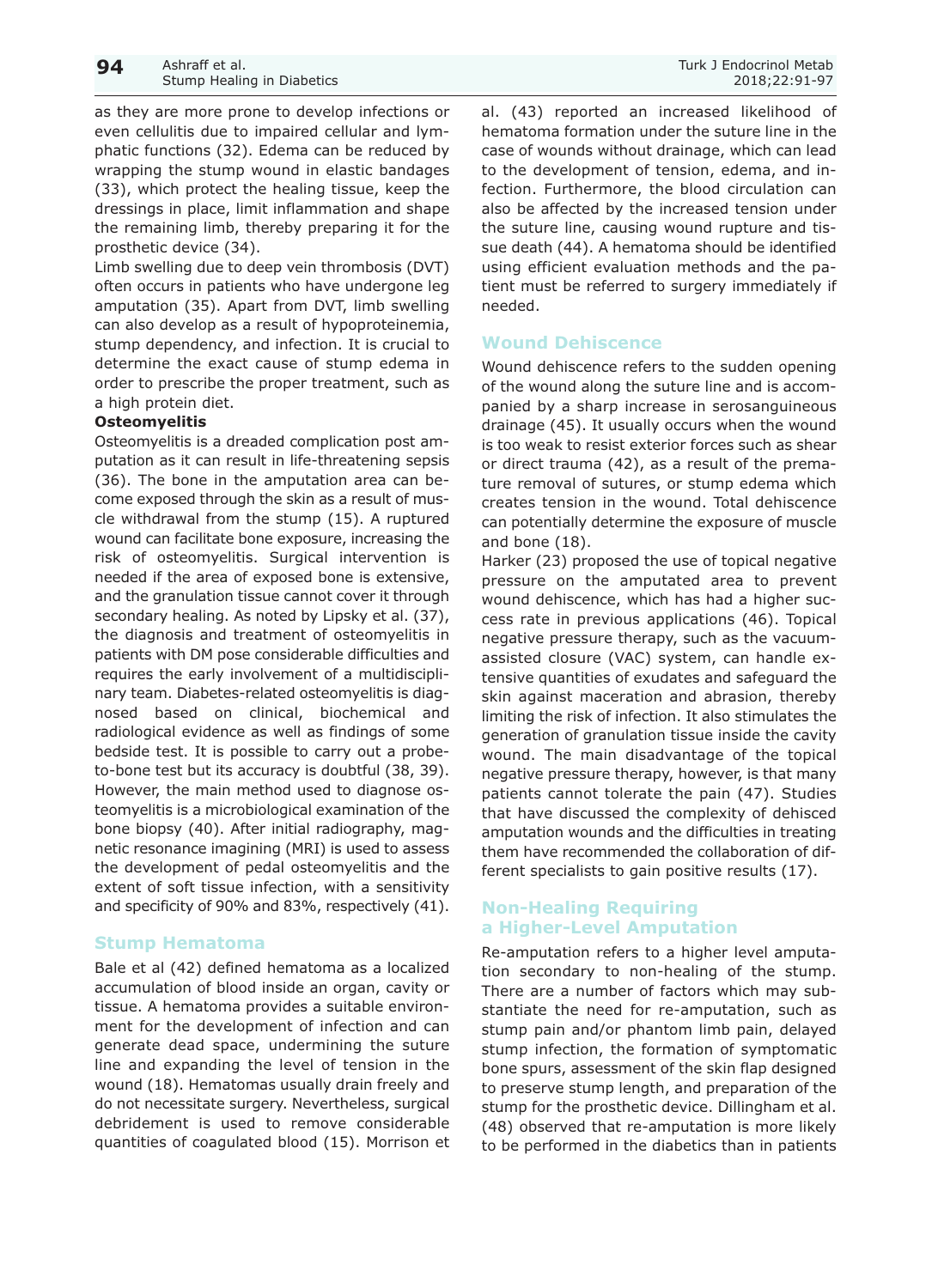without DM. Reiber (49) estimated that 9% to 20% of patients with DM with an initial leg amputation undergo re-amputation within the first year, and 28% to 51% of patients with DM necessitate re-amputation within five years of the original amputation.

## **Death Following an Inability to Heal Stump**

Criqui et al. (50) revealed that the likelihood of amputees with the peripheral vascular disease to die as a result of cardiovascular complications within ten years of the amputation is six times higher than that of amputees without the peripheral vascular disease. Lee et al. (51) reported that the most common cause of death after a lower limb amputation was DM (37.3%), cardiovascular disease (29.1%), and renal disease (7.3%). According to Mayfield et al. (52), the mortality rate among patients with renal disease, cardiovascular disease or proximal amputation level was high during the first 12 months of the procedure. Toursarkissian et al. (53) reported that the mortality rates increased by 23%, 41%, and 80% in the period immediately following the amputation, after one year, and after five years of the procedure, respectively.

The five-year mortality rates associated with above-knee and below-knee amputation were estimated at 90% and 70%, respectively (54). Tentolouris et al. (55) found that 61% of patients with DM aged between 67 and 76 years who had undergone amputation, were likely to die within five years of the operation. Heikkinen et al. (56) reported that the post-amputation mortality rate even among the younger patients with DM was significantly higher than that of non-diabetics. According to Schofield et al. (3), the mortality rate among amputees with DM was 55% higher than among patients without DM. One reason for the high mortality rate may be the greater emphasis on rescuing the limb which delays amputation to only when revascularization is not feasible.

## **Conclusion**

Successful stump healing is a pre-requisite for ambulation following a lower limb amputation. This review has provided a detailed evaluation of the risks conferred by some of the key complications of lower limb stump healing. There are currently no reliable standards that can be referred to prior to leg amputation surgery. The clinicians, therefore, have to rely on their own judgment and other investigatory parameters including a pre-operative angiogram which has a major role in determining the level of amputation. In order to identify which lower limb stumps would heal following a major lower limb amputation, a pre-surgery prediction rule needs to be formulated and verified.

#### **Ethical approval & Informed consent:** Not applicable

**Source of Finance:** During this study, no financial or spiritual support was received neither from any pharmaceutical company that has a direct connection with the research subject, nor from a company that provides or produces medical instruments and materials which may negatively affect the evaluation process of this study.

**Conflict of Interest:** No conflicts of interest between the authors and / or family members of the scientific and medical committee members or members of the potential conflicts of interest, counseling, expertise, working conditions, share holding and similar situations in any firm.

## **Authorship Contributions**

Idea/Concept: Suhel Ashraff; Design: Suhel Ashraff, Muhammad A. Siddiqui; Control/Supervısıon: Suhel Ashraff; Analysıs and/or Interpretatıon: Suhel Ashraff, Muhammad A. Siddiqui; Literature Review: Suhel Ashraff, Muhammad A. Siddiqui, Derek Santos; Writing the Article: Suhel Ashraff, Muhammad A. Siddiqui, Derek Santos, Thomas Carline; Critical Review: Derek Santos, Thomas Carline.

#### **References**

- 1. Quality and Outcomes Framework (QOF)-2015-16. In: England; 2016.
- 2. Diabetes UK. Diabetes in the UK 2011-12 Key Statistics on Diabetes. In: Diabetes UK; 2011.
- 3. Schofield CJ, Libby G, Brennan GM, MacAlpine RR, Morris AD, Leese GP. Mortality and hospitalization in patients after amputation: a comparison between patients with and without diabetes. Diabetes Care. 2006;29:2252-2256.
- 4. White SA, Thompson MM, Zickerman AM, Broomhead P, Critchley P, Barrie WW, Bell PR. Lower limb amputation and grade of surgeon. Br J Surg. 1997;84:509-511.
- 5. Pino AE, Taghva S, Chapman C, Bowker JH. Lowerlimb amputations in patients with diabetes mellitus. Orthopedics. 2011;34:e885-892.
- 6. Mercandetti M, Cohen AJ. Wound Healing and Repair. In: 2017.
- 7. Boulton AJ, Vileikyte L, Ragnarson-Tennvall G, Apelqvist J. The global burden of diabetic foot disease. Lancet. 2005;366:1719-1724.
- 8. McIntosh J, Earnshaw JJ. Antibiotic prophylaxis for the prevention of infection after major limb amputation. Eur J Vasc Endovasc Surg. 2009;37:696- 703.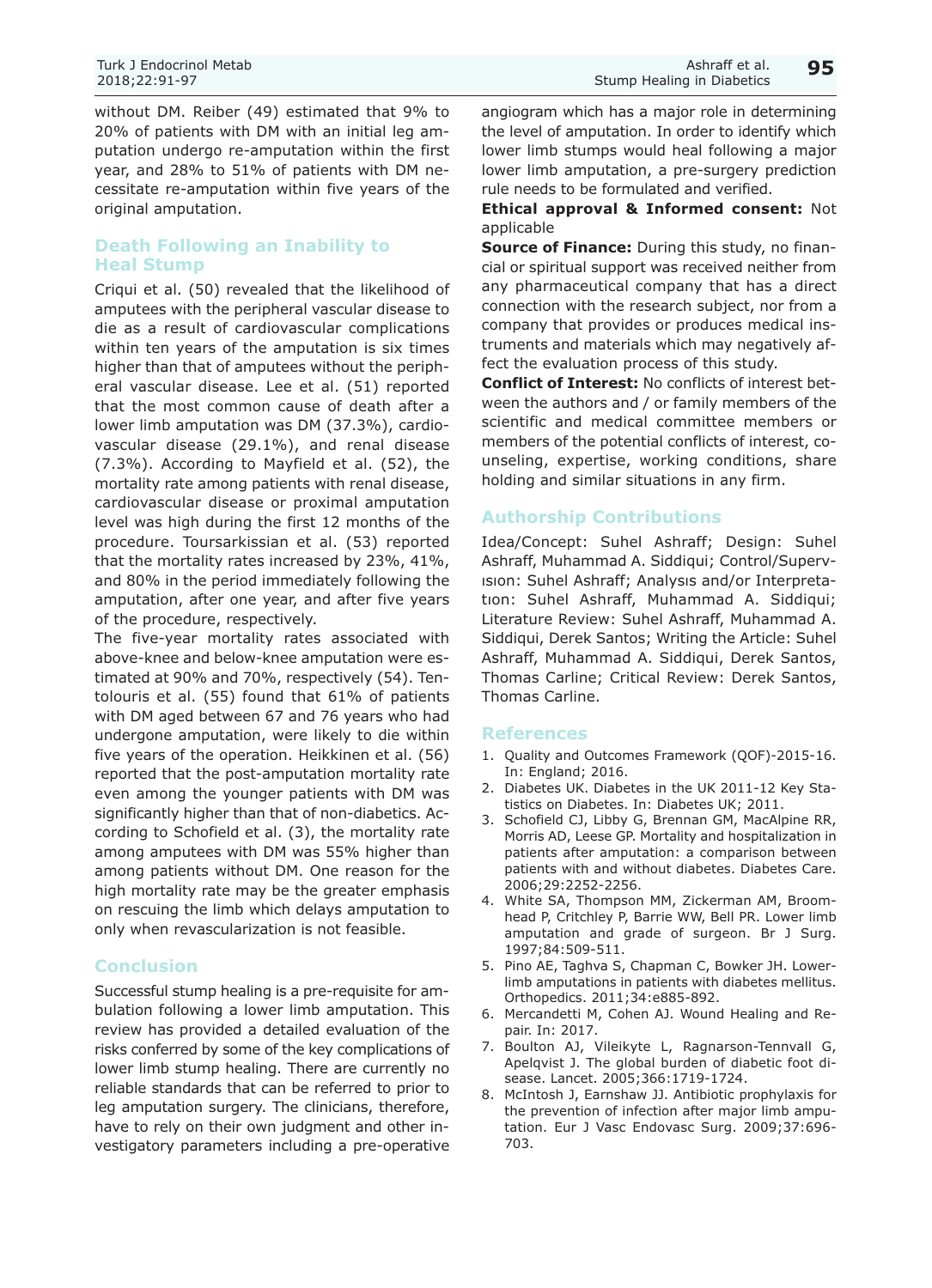- 9. de Godoy JM, Ribeiro JV, Caracanhas LA, Godoy Mde F. Hospital infection after major amputations. Ann Clin Microbiol Antimicrob. 2010;9:29-34.
- 10.Pereira de Godoy JM, Vasconcelos Ribeiro J, Caracanhas LA. Mortality and diabetes mellitus in amputations of the lower limbs for gas gangrene: a case report. Int J Low Extrem Wounds. 2008;7:239- 240.
- 11.Godoy JMP, Ribeiro JV, Caracanhas LA. Hospital mortality after major amputation of the lower limbs for critical ischemia. The Open Atherosclerosis & Thrombosis Journal. 2009;9:24-25.
- 12.Cowie SE, Ma I, Lee SK, Smith RM, Hsiang YN. Nosocomial MRSA infection in vascular surgery patients: impact on patient outcome. Vasc Endovascular Surg. 2005;39:327-334.
- 13.del Río-Solá ML, San Norberto-García E, González-Fajardo JA, Carrera-Díaz S, Gutiérrez-Alonso V, Vaquero-Puerta C. Methicillin resistant Staphylococcus aureus infection postoperatory complications and prognosis of patients with lower extremity amputations. Med Clin (Barc). 2006;126:129-131.
- 14.Malde DJ, Abidia A, McCollum C, Welch M. The success of routine MRSA screening in vascular surgery: a nine year review. Int Angiol. 2006;25:204-208.
- 15.Ray RL. Complications of lower extremity amputations. Topics Emergency Med. 2000;22:35-42.
- 16.Aulivola B, Hile CN, Hamdan AD, Sheahan MG, Veraldi JR, Skillman JJ, Campbell DR, Scovell SD, Lo-Gerfo FW, Pomposelli FB Jr. Major lower extremity amputation: outcome of a modern series. Arch Surg. 2004;139:395-399.
- 17.Stringfellow SC, Cooper PJ. Above the knee amputation wound which dehisced following surgery. Br J Nurs. 2000;9:S30-32.
- 18.Baxter H. Management of surgical wounds. Nurs Times. 2003;99:66-68.
- 19.Grey JE. Cellulitis associated with wounds. J Wound Care. 1998;7:338-339.
- 20.Ellis K. A review of amputation, phantom pain and nursing responsibilities. Br J Nurs. 2002;11:155- 157.
- 21.Chan BL, Witt R, Charrow AP, Magee A, Howard R, Pasquina PF, Heilman KM, Tsao JW. Mirror therapy for phantom limb pain. N Engl J Med. 2007;357:2206-2207.
- 22.Donohue S, Sutton-Woods P. Lower limb amputation. In: Murray S, ed. Vascular Disease: Nursing and Management (1st ed). London: Whurr Publish; 2001;452.
- 23.Harker J. Wound healing complications associated with lower limb amputation. World wide wounds. In: UK; 2006.
- 24.Flanagan M. Wound Management. London: Churchill Livingstone; 1997.
- 25.Excellence NIfHaC. Diabetic Foot Problems: Inpatient Management of Diabetic Foot Problems. Clinical Guideline 119. London: NICE; 2013.
- 26. Jones M, Andrew A, Miller M, Glover D. Wound Management. London editors. Nurs Times. 1999;129- 33.
- 27.Scanlon E. Moisture balance and exudate control. In: Moore K, ed. A Journey Through TIME: Wound Bed Preparation in Practice. 2004;9;18-24.
- 28.Chalmers R, Tambyraja A. Diabetic foot disease: how are amputations performed? Diabetic Foot. 2002;5:170-178.
- 29.Van Urk H. Above knee amputation. In: Greenhalgh RM, ed. Vascular and Endovascular Surgical Techniques (4th ed). London: WB Saunders; 2001. kaynağın toplan sayfa sayısı 548.
- 30.Banwell PE, Musgrave M. Topical negative pressure therapy: mechanisms and indication. Int Wound J. 2004;1:95-106.
- 31.Ballard JL, Eke CC, Bunt TJ, Killeen JD. A prospective evaluation of transcutaneous oxygen measurements in the management of diabetic foot problems. J Vasc Surg. 1995;22:485-490.
- 32.Casey G. Oedema: causes, physiology and nursing management. Nurs Stand. 2004;18:45-51.
- 33.Bryant G. Stump care. Am J Nurs. 2001;101:67-71.
- 34.Hayes DD. How to wrap a below-the-knee amputation stump. Nursing. 2003;33:70.
- 35.Burke B, Kumar R, Vickers V, Grant E, Scremin E. Deep vein thrombosis after lower limb amputation. Am J Phys Med Rehabil. 2000;79:145-149.
- 36.Kapoor A, Page S, Lavalley M, Gale DR, Felson DT. Magnetic resonance imaging for diagnosing foot osteomyelitis: a meta-analysis. Arch Intern Med. 2007;167:125-132.
- 37.Lipsky BA, Hoey C. Topical antimicrobial therapy for treating chronic wounds. Clin Infect Dis. 2009;49: 1541-1549.
- 38.Lavery LA, Armstrong DG, Peters EJ, Lipsky BA. Probe-to-bone test for diagnosing diabetic foot osteomye-litis: reliable or relic? Diabetes Care. 2007;30:270-274.
- 39.Shone A, Burnside J, Chipchase S, Game F, Jeffcoate W. Probing the validity of the probe-to-bone test in the diagnosis of osteomyelitis of the foot in Diabetes. Diabetes Care. 2006;29:945.
- 40.Lipsky BA. Osteomyelitis of the foot in diabetic patients. Clin Infect Dis. 1997;25:1318-1326.
- 41.Schweitzer ME, Daffner RH, Weissman BN, Bennett DL, Blebea JS, Jacobson JA, Morrison WB, Resnik CS, Roberts CC, Rubin DA, Seeger LL, Taljanovic M, Wise JN, Payne WK. ACR appropriateness criteria on suspected osteomyelitis in patients with Diabetes mellitus. J Am Coll Radiol. 2008;5:881-886.
- 42.Bale S, Jones V. Wound Care Nursing: A Patient-Centred Approach (1st ed). London: Bailliere Tindall; 1997;235.
- 43.Morrison M, Moffatt C, Bridel-Nixon J, Bale S. Nursing Management of Chronic Wounds (2nd ed). London: Mosby; 1997;298.
- 44.Partridge C. Influential factors in surgical wound healing. J Wound Care. 1998;7:350-353.
- 45.Heller L, Levin SL, Butler CE. Management of abdominal wound dehiscence using vacuum assisted closure in patients with compromised healing. Am J Surg. 2006;191:165-172.
- 46.Morton N. Use of topical negative pressure therapy in postoperative dehisced or infected wounds. J Wound Care. 2004;13:346-348.
- 47.Armstrong DG, Lavery LA; Diabetic Foot Study Consortium. Negative pressure wound therapy after partial diabetic foot amputation. Lancet. 2005;366: 1704-1710.

**96**